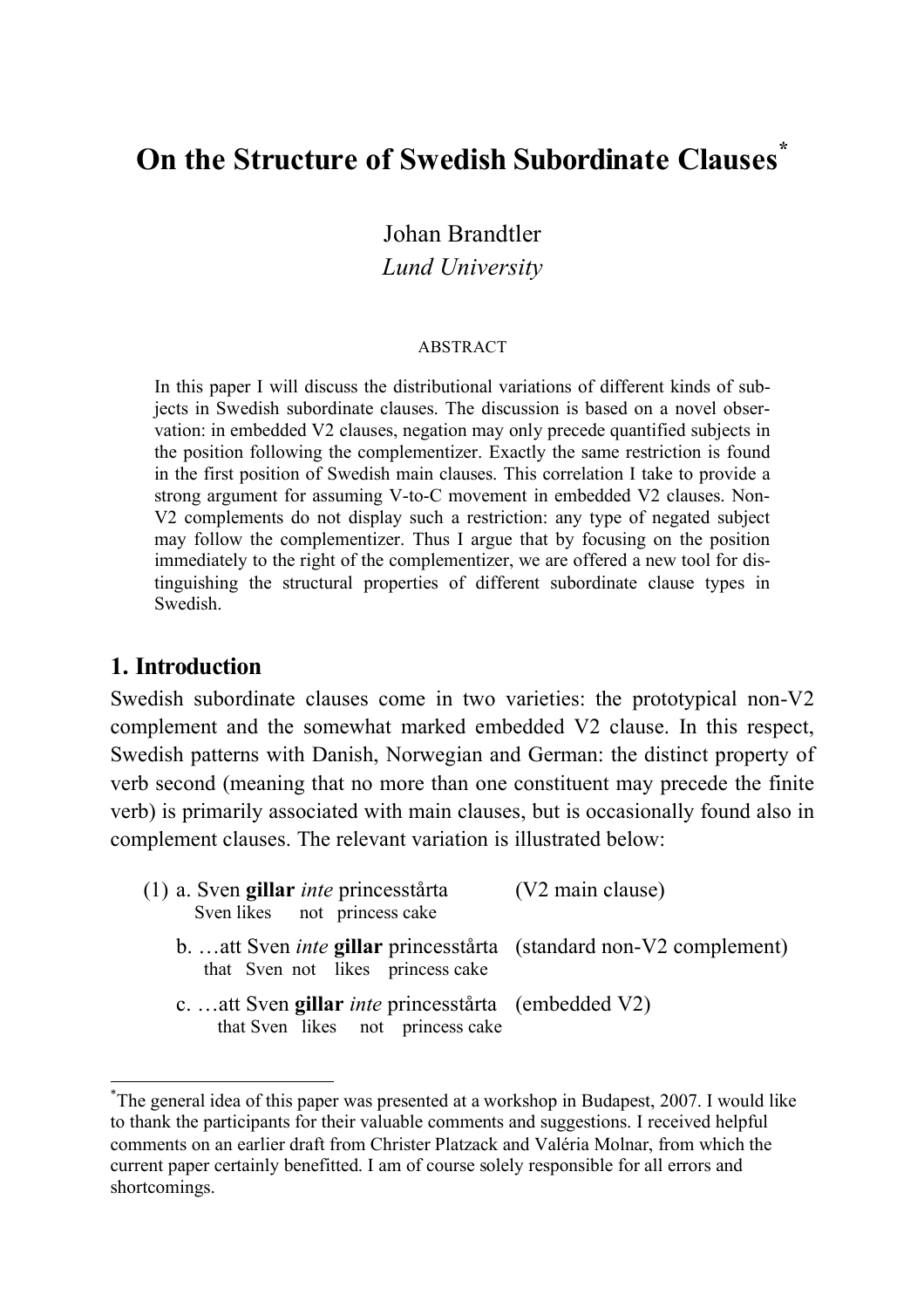Note that the embedded V2 clause in (1c) mirrors the main clause structure in (1a). As has been argued ever since Andersson (1975), the possibility of V2 in subordinate clauses is closely linked to the semantic status of the embedded proposition; I will review the relevant arguments in more detail below.

Much of the discussion on Swedish clause structure in general and subordinate clause structure in particular has focused on the position of the finite verb in relation to negation and clause adverbials. In this paper, I will shift focus and zoom in on the subject instead, discussing its distribution with regards to the finite verb and negation. As is well established but rarely discussed, the Swedish middle field allows for some variation when it comes to the relative ordering of the subject and negation. Although the subject prototypically follows to the immediate right of the finite verb preceding negation (2a), it may also be found further to the right following negation (2b):

| (2) a. Den tårtan ville Sven <i>inte</i> äta | (prototypical) |
|----------------------------------------------|----------------|
| that cake wanted Sven not eat                |                |
| b. Den tårtan ville <i>inte</i> Sven äta     |                |

that cake wanted not Sven eat

Note that this distributional variation cannot be fully explained in terms of focus or contrast: the subject in  $(2b)$  need not be contrastively stressed<sup>1</sup>. Subordinate clauses display a similar pattern: the subject may be preceded by negation without any obvious contextual trigger. Without stress on the subject, the interpretation of (3b) does not differ from (3a) in any significant sense:

| (3) a.  att <b>Sven</b> <i>inte</i> gillar princesstårta<br>that Sven not likes princess cake | (prototypical) |
|-----------------------------------------------------------------------------------------------|----------------|
| b.  att <i>inte</i> Sven gillar princesstårta<br>that not Sven likes princess cake            |                |

Interestingly, the comp + neg + subject sequence of (3b) has received little attention in the literature. Not even within traditional, descriptive grammar is this possibility discussed in any detail.

From this very brief overview, Swedish subordinate clauses have been shown to allow for two deviations from the standard word order, one having to do with the position of the finite verb in relation to negation and clause adverbials, the other having to do with the subject in relation to negation and clause

 $1$  Unstressed pronominal subjects behave somewhat differently, however, in that most speakers prefer them to precede negation (Teleman 1999:4, p. 94-95).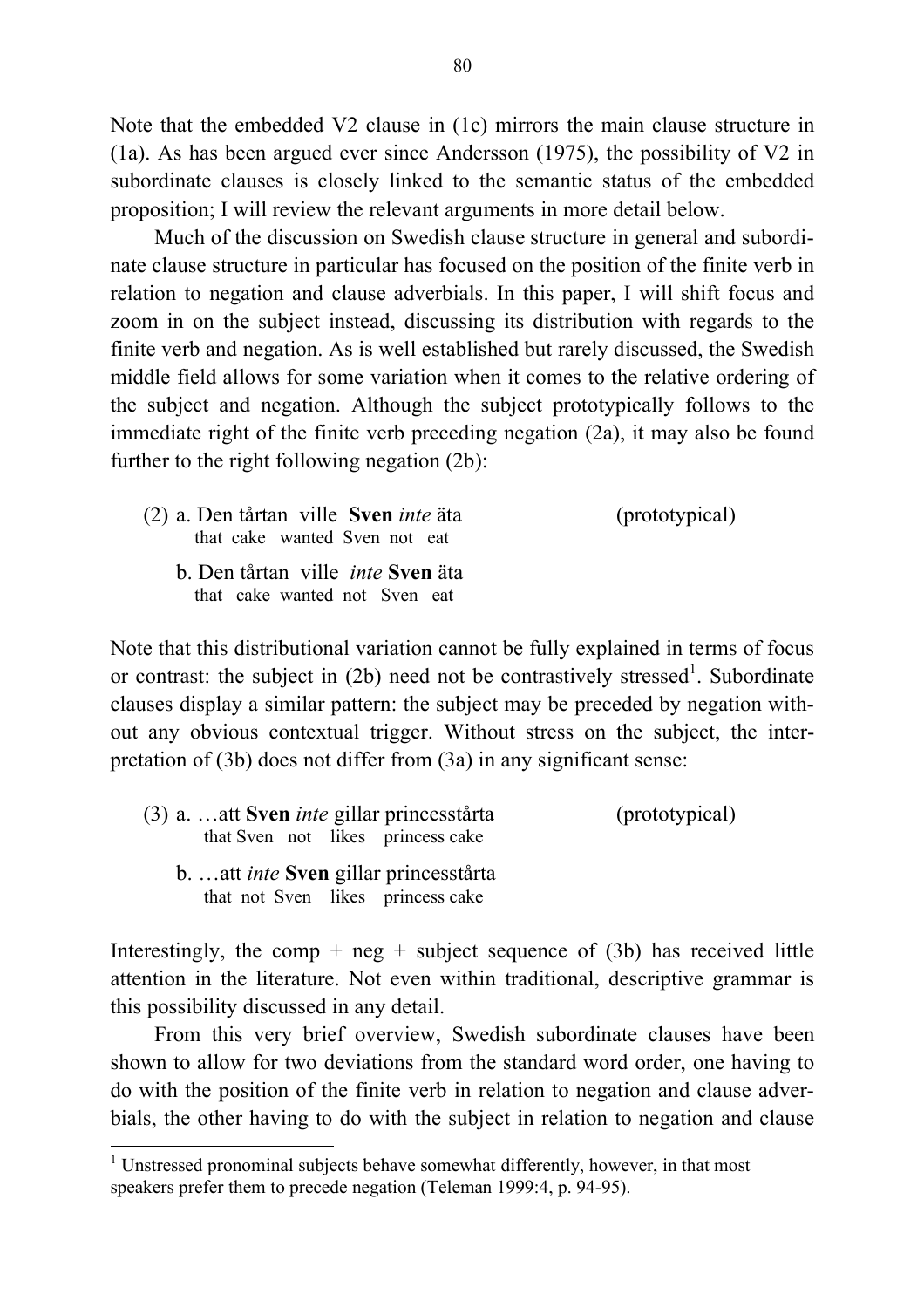adverbials. In what follows, I will argue that these variations can be intrinsically linked to each other. In short, I aim to show that the possibility of having negated subjects following the complementizer is heavily restricted in embedded V2-clauses. Only quantified subjects are possible in such complements. The position immediately to the right of the complementizer in embedded V2 clauses thus displays exactly the same restriction as we find in the first position of declarative main clauses (to be discussed in section 4). This distributional fact I take to provide a very strong argument for assuming that the embedded structure in (1c) is identical to the structure of the Swedish main clause. No such restriction is found for non-V2 complements, which is expected given the standard view on subordinate clause structure. The observation is supported by a corpus study, presented in section 5.

## **2. The Swedish clause structure**

Within the generative framework, the characteristic V2 property of Swedish declarative main clauses is standardly taken to follow from V-to-C movement: the finite verb must obligatorily raise from V to C. Following the general assumption of a NegP marking the lower boundary between IP and VP (Pollock 1989), a raised finite verb will thus precede the negative particle in Swedish. Note also that verb movement to C enables topicalization: Spec-CP is arguably the only position in the Swedish clause structure to which movement is motivated by pragmatic/semantic considerations rather than syntactic<sup>2</sup>.

The presence of a complementizer effectively blocks verb movement to C in subordinate clauses, forcing the verb to remain in situ in V (see Platzack 1986 for arguments). This has at least two obvious structural consequences: a) the finite verb will remain in a position lower than any clause adverbial b) topicalization is not possible, since Spec-CP is not available in the structure:

<sup>&</sup>lt;sup>2</sup> However, Spec-CP must be obligatory filled by an overt element in main clauses. Thus movement to Spec-CP may be seen as syntactic, whereas the choice of the moved constituent is subjected to semantic/pragmatic considerations.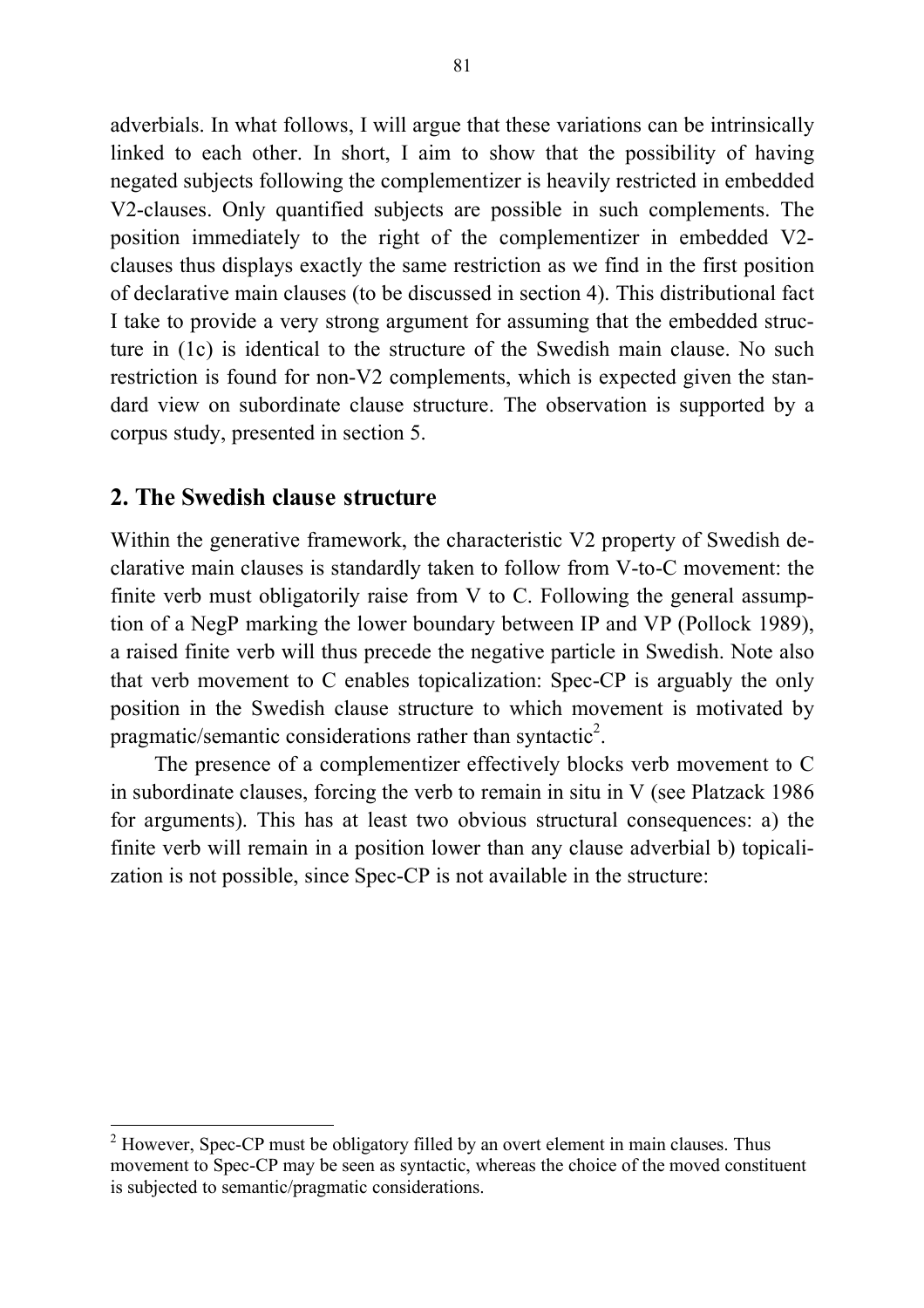

*Figure 1: Swedish clause structure*

Following Vikner (1995), I will assume that I never provides a possible landing site for the finite verb in Swedish: the verb either has to raise to C or remain in V. This claim is supported by the data in (4): the fact that the finite verb is preceded by negation whenever it is not in second position suggests that it has remained in situ in V.

- (4) a. Han kanske *inte* **kommer** ikväll he maybe not comes tonight
	- b. \*Han kanske **kommer** *inte* ikväll he maybe comes not tonight

Swedish differs in this respect from Icelandic, which is generally assumed to display V-to-I movement (see e.g. Vikner 1995 and Thráinsson 1995, but also Bentzen et al 2007 for a different view).

# **2.1 Embedded V2**

Subordinated *that*-clauses may display main clause properties in certain restricted environments, for example when embedded under assertive verbs, such as *say, claim, believe* and *think* (see e.g. Andersson 1975, Vikner 1995, Julien 2007). The main clause properties referred to here are basically that the verb may precede negation and any clause adverbial (5a), and that the clause need not be subject initial (5b). The latter fact is especially important, since the possibility of a topicalized non-subject constituent is suggestive of V-to-C movement (given that V-to-C movement is a prerequisite for the availability of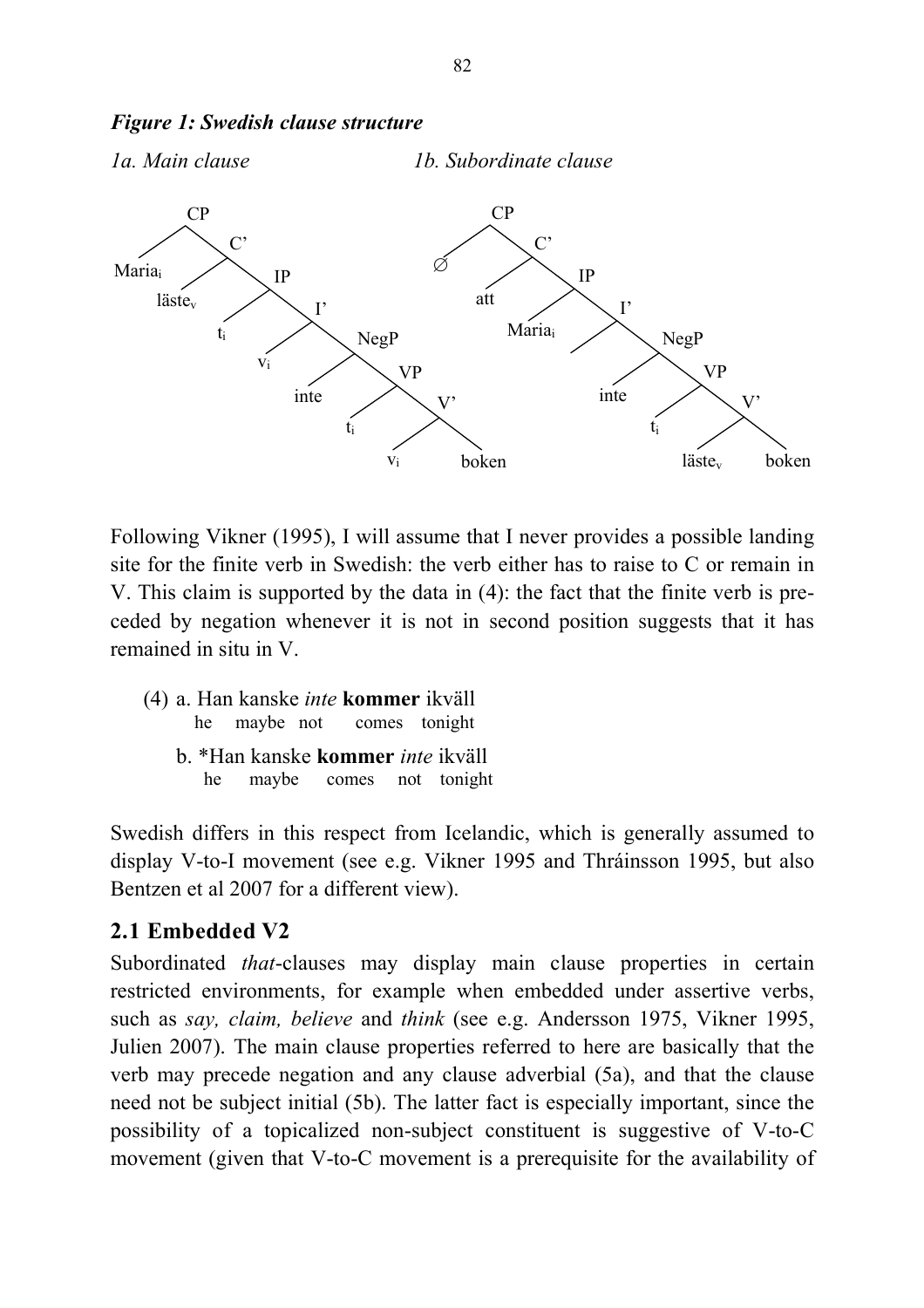Spec-CP as discussed above). As expected, topicalization is not possible if the finite verb remains low in the structure  $(5c)$ :

- (5) a. Jag tror att Maria **har** *ännu inte* läst den boken I believe that Maria has still not read that book
	- b. Jag tror att den boken **har** Maria *ännu inte* läst I believe that that book has Maria still not read
	- c. \*Jag tror att den boken Maria *ännu inte* **har** läst I believe that that book Maria still not has read

Embedded V2 has gained considerable interest in the literature, and it has seen somewhat of a revival in later years (see e.g. de Cuba 2007, Julien 2007 and Bentzen et al 2007). Most researchers agree that embedded V2 follows from Vto-C movement, but disagree on the actual trigger of embedded V2. As touched upon above, embedded V2 is only possible in certain environments, and I will return to the licensing question in 5.1 below.

But let us now turn our attention to the other variation we set out to discuss, namely the distribution of the subject in relation to negation and clause adverbials.

# **2.2 Subject and clause adverbials**

Even though the subject is frequently found in the first position of the Swedish main clause, it is assumed to have moved there from its position to the immediate right of the finite verb. The distributional fact that the subject prototypically precedes clause adverbials provides a clear indication of movement out of VP. However, different analyses have proposed different subject positions; for the present purposes I will simply assume movement to Spec-IP (see e.g. Waldmann 2008, Vikner 1995, Holmberg & Platzack 1995)<sup>3</sup>.

In line with Platzack (2006), I will assume two available NegPs: one marking the lower boundary of the I-domain and one marking the upper. This move allows a straightforward account of the variation illustrated in examples (2) and (3) above:

<sup>&</sup>lt;sup>3</sup> Holmberg & Platzack (2005) – working with a split C-domain – argues that the subject moves through Spec-TP to Spec-FinP. The motivation for distinguishing between Fin(ite)P and T(ense)P is that finiteness and tense need not co-occur (cf. Sells 2007). As has been proposed by Platzack (2006), the FinP may host tenseless constituents, most notably *kanske* ('maybe') as illustrated in (4).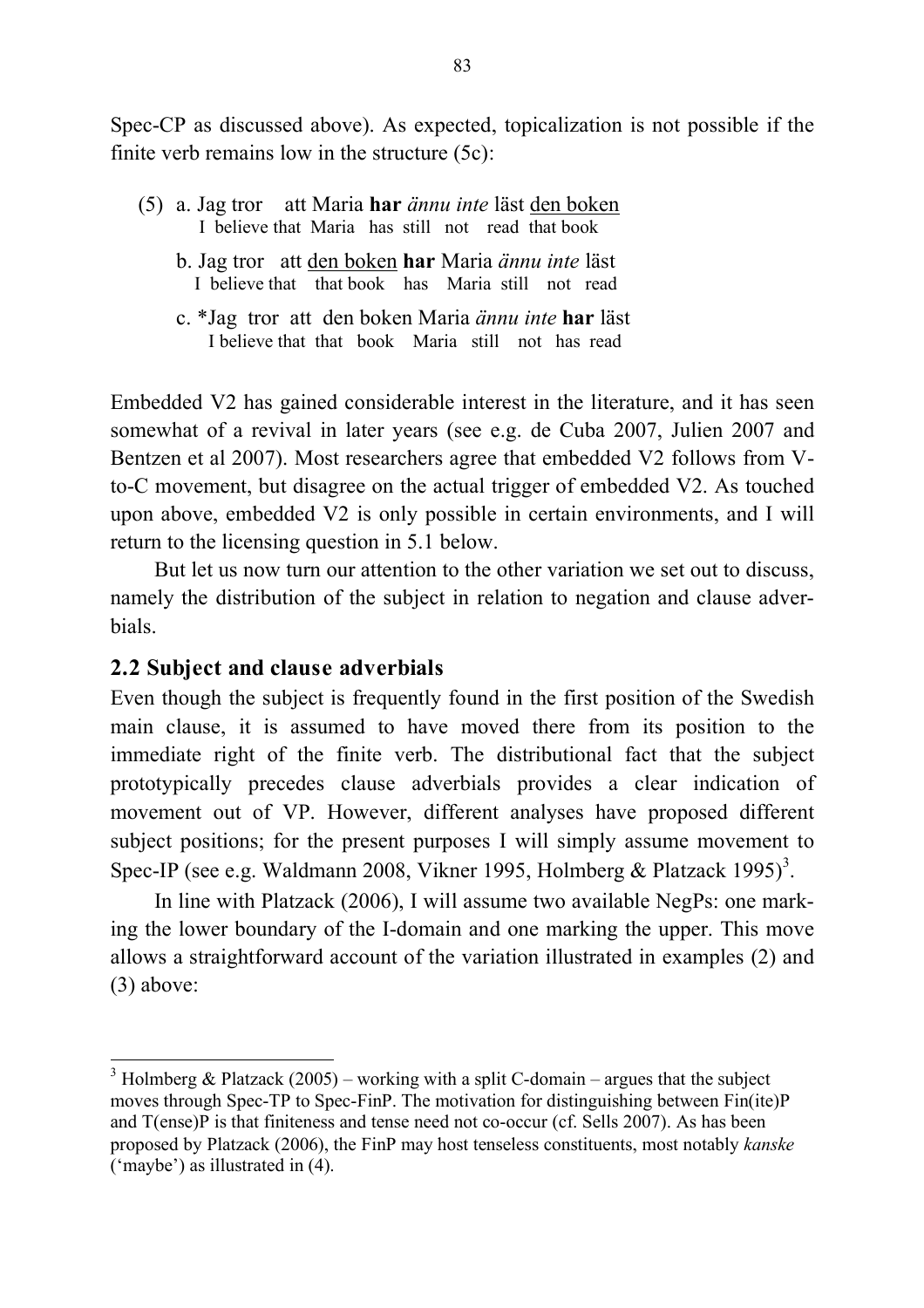

#### *Figure 2: The Swedish I-domain*

It might be tempting to alternatively analyze the subjects as VP-internal, thus being in a position lower than any clause adverbial (which would render an upper NegP superfluous). But this is clearly not a correct assumption: as is illustrated in (6) and (7) the subject must precede a negative polarity item (NPI), a fact that strongly suggests movement out of  $VP^4$ :

- (6) a. Den filmen ville *inte* **Sven** *någonsin* se that movie wanted not Sven ever see
	- b. \*Den filmen ville *inte någonsin* **Sven** se that movie wanted not ever Sven see
- (7) a. …att *inte* **Sven** *någonsin* har varit i Paris that not Sven ever has been to Paris
	- b. \*…att *inte någonsin* **Sven** har varit i Paris that not ever Sven has been to Paris

It should be emphasized that the clause structure presented here is quite simplified; for a thorough discussion on subject positions in relation to adverbials the reader is referred to Svenonius (2002) and the references cited therein. For our

 <sup>4</sup> The polarity item *ens* ('even') may occur in pre-subject position, though: *att inte ens Sven*…. But the distribution of *ens* differ from *någonsin* ('ever') in main clauses as well. Thus (i) is grammatical, whereas (ii) is not:

<sup>(</sup>i) Inte ens Sven har varit i Paris

<sup>(</sup>ii) \*Inte någonsin Sven har varit i Paris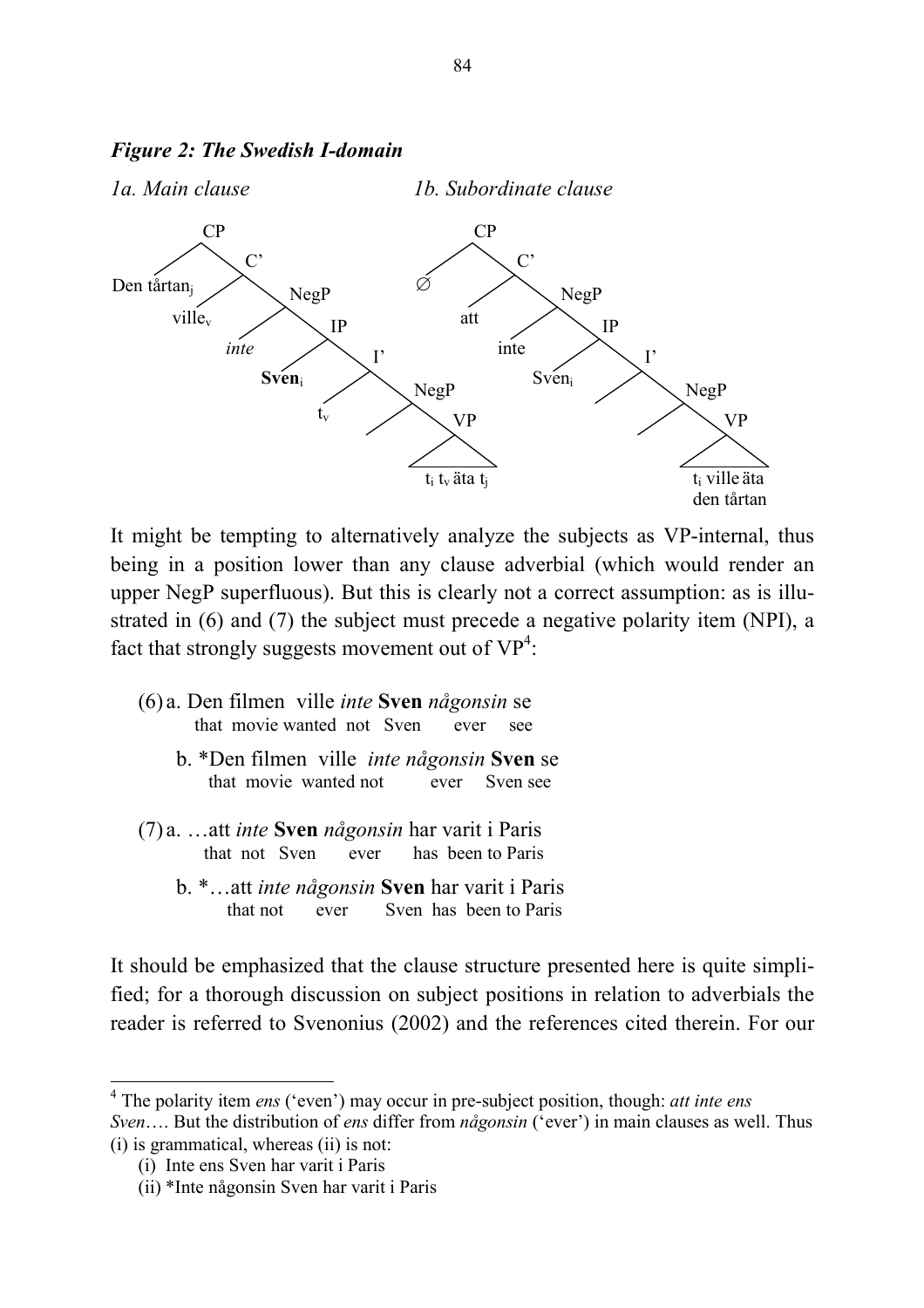present purposes, however, I think we are sufficiently equipped to proceed to the next section.

# **4. The prediction**

We have now spent some time discussing the structural properties of three different sentence types in Swedish: main clauses, subordinate clauses and embedded V2-clauses. Now, if the assumption of V-to-C-movement in embedded V2 clauses is correct, this means that the complementizer will embed a CP rather than the prototypical IP. Consequently, we would predict the position immediately to the right of the complementizer to be different in V2 and non-V2 complements: Spec-CP and Spec-IP, respectively. One argument for such an assumption has already been touched upon: only embedded V2 clauses allow topicalization of a non-subject constituent. However, this fact does not in itself provide solid evidence for the availability of Spec-CP, even though it is suggestive of it. As Reinholtz (1989) argues for Danish, topicalization in subordinate clauses may take place at a lower level, i.e. in the I-domain.

Assuming that a CP may embed another CP is not wholly unproblematic. Not only does it cast doubt on the notion of syntactic subordination; it also forces the assumption of a recursive C-domain. Since languages are recursive, this assumption would not be theoretically dubious in itself were it not for the fact that its application is limited to one cycle. This problem has of course been duly acknowledged (see e.g. Vikner 1995), even though CP-recursion is frequently assumed in the literature (see e.g. Julien 2007 and Bentzen et al 2007). In what follows, I will nevertheless defend the view of an embedded CP based on the distribution of negated subjects in the position immediately to the right of the complementizer.

# **4.1 Specifying the restrictions**

As I discuss in Brandtler (2006), Spec-CP posits clear restrictions on the choice of possible negated subjects. Only quantified subjects may occur in this position: negated definite, generic or bare plural NPs are banned<sup>5</sup>:

(8) a. Inte alla ville se den filmen not everyone wanted (to) see that movie

<sup>&</sup>lt;sup>5</sup> Crucially, it is the semantic interpretation rather than the morphological form of the subject that poses this restriction. Thus, an indefinite NP is grammatical with non-specific reference (*Not a soul came to the party*), whereas a specific indefinite is banned (\**Not a forum like this is the right place*).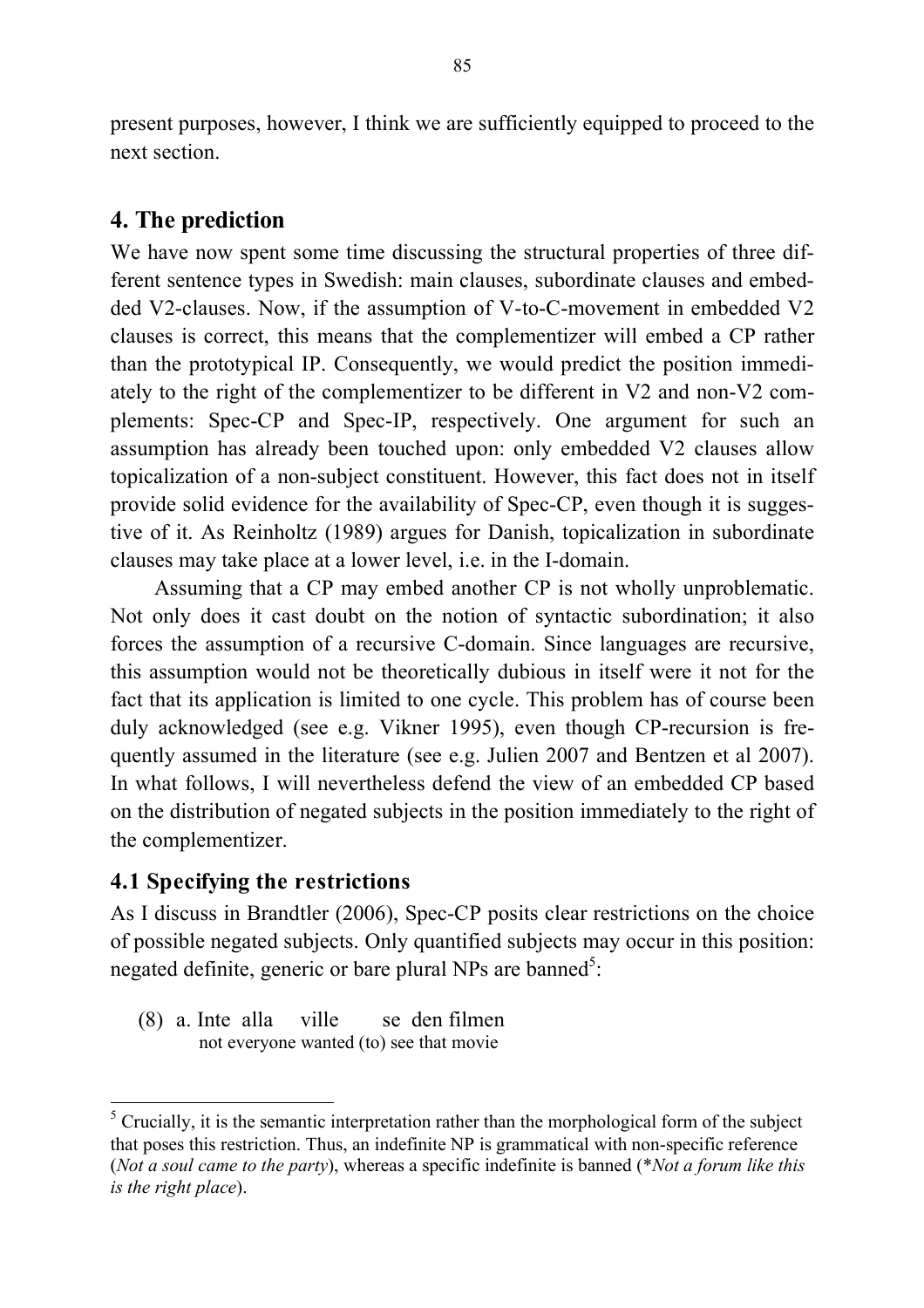- b. Inte många ville se den filmen not many wanted (to) see that movie
- c. Inte en bil stod på gatan not a car was on street-the
- (9) a. \*Inte Sven ville se den filmen not Sven wanted (to) see that movie
	- b. \*Inte pojkar ville se den filmen not boys wanted (to) see that movie
	- c. \*Inte tigrar är randiga not tigers are striped

Note that no such restriction holds of the I-domain – a clause adverbial may precede or follow any type of NP subject (cf. the definite subject of (3b) above). This difference can be readily accounted for with reference to the structural properties of the C- and I-domain respectively, the possibility of negation preceding the subject in the I-domain being the result of an upper NegP. In Spec-CP, the negative particle must form a constituent with the subject NP in order to uphold V2. In Brandtler (2006) I argue that the observed restriction on which constituents may incorporate negation reflects the semantic fact that the topic of an utterance must be outside the scope of negation $6$ .

Now, putting the pieces together we would assume that if the position following the complementizer in embedded V2 clauses is Spec-CP the same restriction would hold: i.e. we would only expect to find negation preceding quantified subjects. In non-V2 complement clauses we would not expect such a restriction, however, since the projection following the complementizer is the upper NegP followed by Spec,  $IP<sup>7</sup>$ . To put it differently: the assumed V-to-C movement in embedded V2 clauses restricts the number of constituents between the complementizer and the finite verb to only one. Thus, only a subject that may incorporate negation may follow the complementizer, so only quantified subjects may come in question. This restriction is of course not relevant for non-

 $6$  Note also that this observation is a very strong argument for assuming V-to-C movement in subject initial main clauses. It has sometimes been proposed that only non-subject initial main clauses are V-to-C, whereas subject initial are V-to-I (see e.g. Travis 1991 and Zwart 1993). If the position of a clause initial subject were to be Spec-IP, the uneven distribution of subjects in (8) and (9) would be unexpected.

<sup>7</sup> It should be emphasized that Spec-IP according to all relevant criteria is a *syntactic* subject position, and hence not sensitive to the topical status of the subject. Thus we will find both expletive and quantified subjects in this position.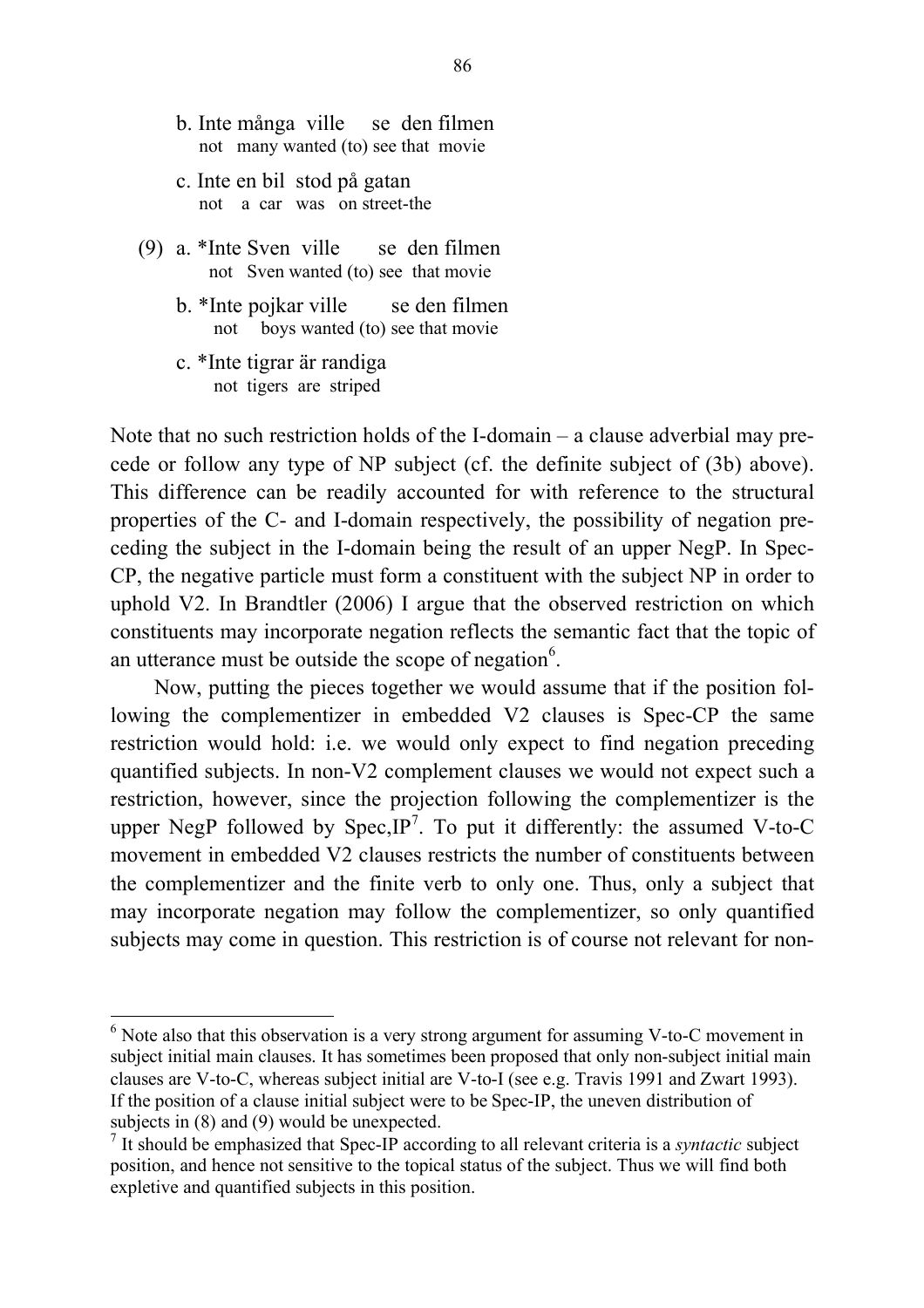V2 complement clauses, since they would not exhibit any limitation on the number of constituents that may precede the finite verb.

# **4.2 Testing the prediction**

One way of testing the prediction outlined above is naturally to form intuition based judgments on the grammaticality of comp+neg sentences. In order to do so, we must be able to differentiate between V2 and non-V2 sentences. This is not a wholly trivial problem. Negation is standardly used as a visible element marking the IP/VP boundary. But naturally, negation does not work for our purposes, since it is taken to occupy the upper NegP in the relevant variation. But negative polarity items (NPIs) do work – from (7b) above we saw that the NPI *någonsin* ('ever') seems to occupy the lower NegP. Thus, if the finite verb is in a position higher than the NPI, it has raised out of V to C (remember that I never provides a possible landing site in Swedish). And vice versa: if the finite verb remains in a position lower than the NPI, it must be in VP.

Let us now test the correctness of the following prediction:

#### PREDICTION

In embedded V2 clauses only quantified subjects are grammatical following negation in the position immediately to the right of the complementizer. Negated definite subjects are banned. In non-V2 complements no such restriction holds: negation may precede all kinds of subjects.

Using NPIs as IP/VP boundary markers, the prediction seems to be borne out. Whenever the verb precedes the NPI (and hence has moved out of VP) the negated subject must be quantified:

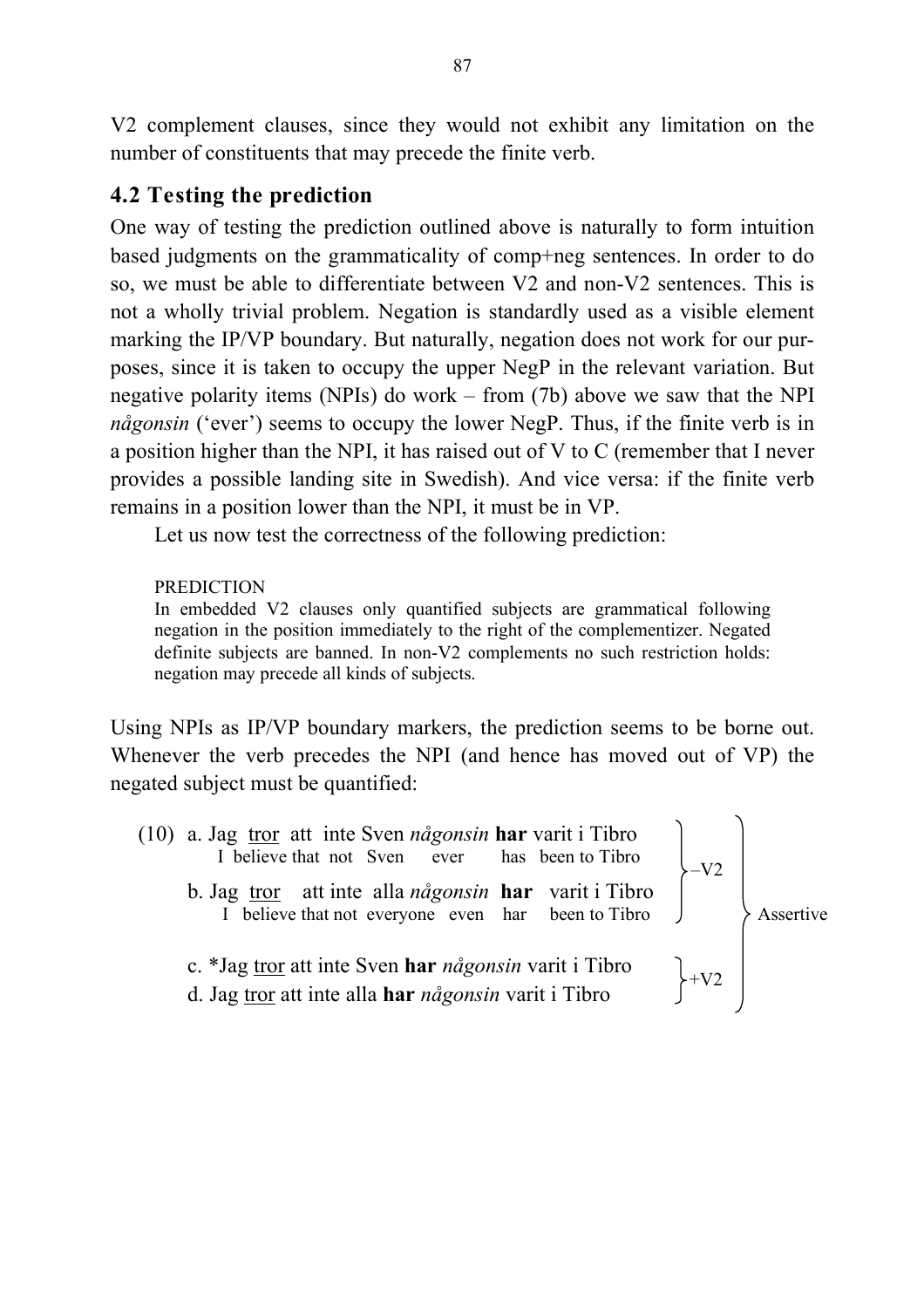

In (10) and (11) the complement is embedded under an assertive and a semifactive verb respectively, known to allow V2. Consequently, verb movement to C (as diagnosed by the post-verbal NPI) renders (10c) and (11c) ungrammatical, because the V2 restriction is violated: since negation cannot be incorporated into a definite noun phrase, two elements precede the finite verb. This restriction is of course only expected if the verb has raised all the way up to C; there are neither structural nor theoretical arguments for assuming a V2 restriction in the Idomain. By the same reasoning, the examples (10d) and (11d) are correctly predicted to be grammatical, however, since negation may be incorporated into quantified noun phrases; thus neg+QP will not lead to a violation of V2. This is the exact same restriction as was shown for main clauses in (8) and (9) above: only quantified subjects can be preceded by negation in Spec-CP in Swedish.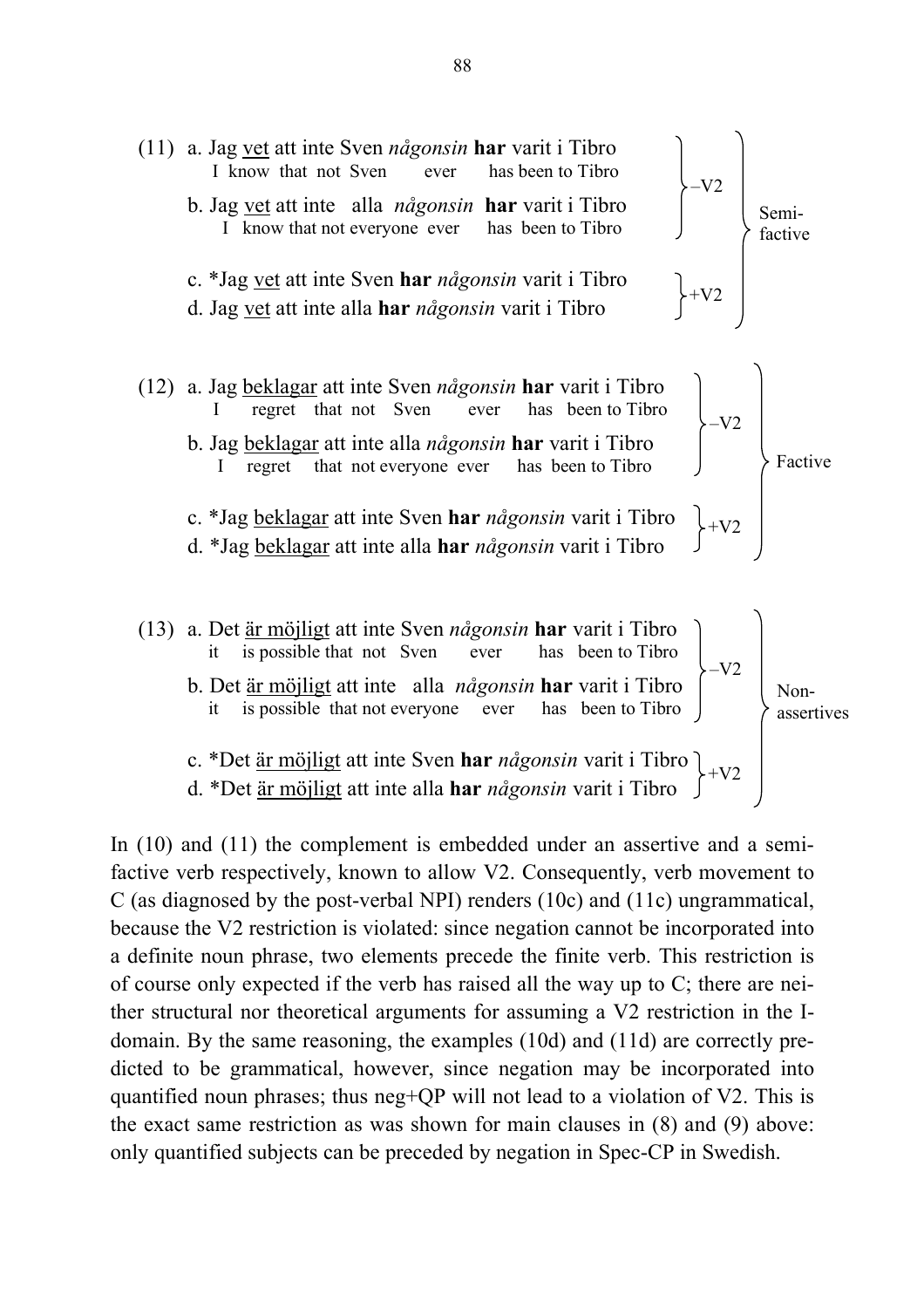Naturally, both (10a) and (11a) are grammatical. From the NPI-diagnostic, we see that the verb has remained in situ in V. The complementizer takes the Idomain as a complement rather than the C-domain, hence no V2 restriction may apply. The structure can be accounted for by assuming an upper NegP as proposed above.

The predicates in (12) and (13) (factive and non-assertive) may never embed V2 complements in Swedish. Hence, we would expect all instances of the NPI following the finite verb to be ungrammatical – and this is also the case. We are then left with the grammatical examples in (12a, b) and (13a, b) which of course follow from the standard description of Swedish clause structure: an upper NegP precedes the subject in Spec-IP, and the verb (remaining in V) is preceded by the NPI.

All in all, the sentences in (10) to (13) provide solid evidence for our prediction: the position following the complementizer in embedded V2-clauses displays exactly the same restrictions as Spec-CP in main clauses. This distributional fact I take to constitute a very strong argument for assuming V-to-C movement in embedded V2 clauses in Swedish.

If the findings can be supported by the results from an empirical survey, the implications from the intuition based judgments would be further strengthened.

## **5. The Survey**

The sentences in  $(10)$  to  $(13)$  above suggest that the assumption of V-to-C movement in embedded V2 clauses is correct. Intuition based judgments are important and might be sufficient, but should be backed up by actual language use in order to be entirely reliable. Testing the above prediction of subject distribution in different subordinate clauses is not entirely unproblematic, however. The obvious problem concerns how to successfully delimit V2-environments; remember that embedded V2 is never obligatory in Swedish. Furthermore, to the best of my knowledge there are no frequency studies on embedded V2, i.e. we do not know to which extent it occurs 8 . Thus, if we find a definite subject following negation in a V2 environment (which we wouldn't get if the prediction is correct), we cannot exclude the possibility that it is a non-V2 structure if no clause adverbial or polarity item is present in the structure. Consequently, we run into a vicious loop of circularity: we test the hypothesis on presumed V2-

 <sup>8</sup> Embedded V2 is prescriptively incorrect, which makes it rare in formal writing. Jörgensen (1978) provides some insight to the frequency of embedded V2 in different genres, both in spoken and written discourse. But only a few matrix verbs (among them *say* and *think*) are included in his material.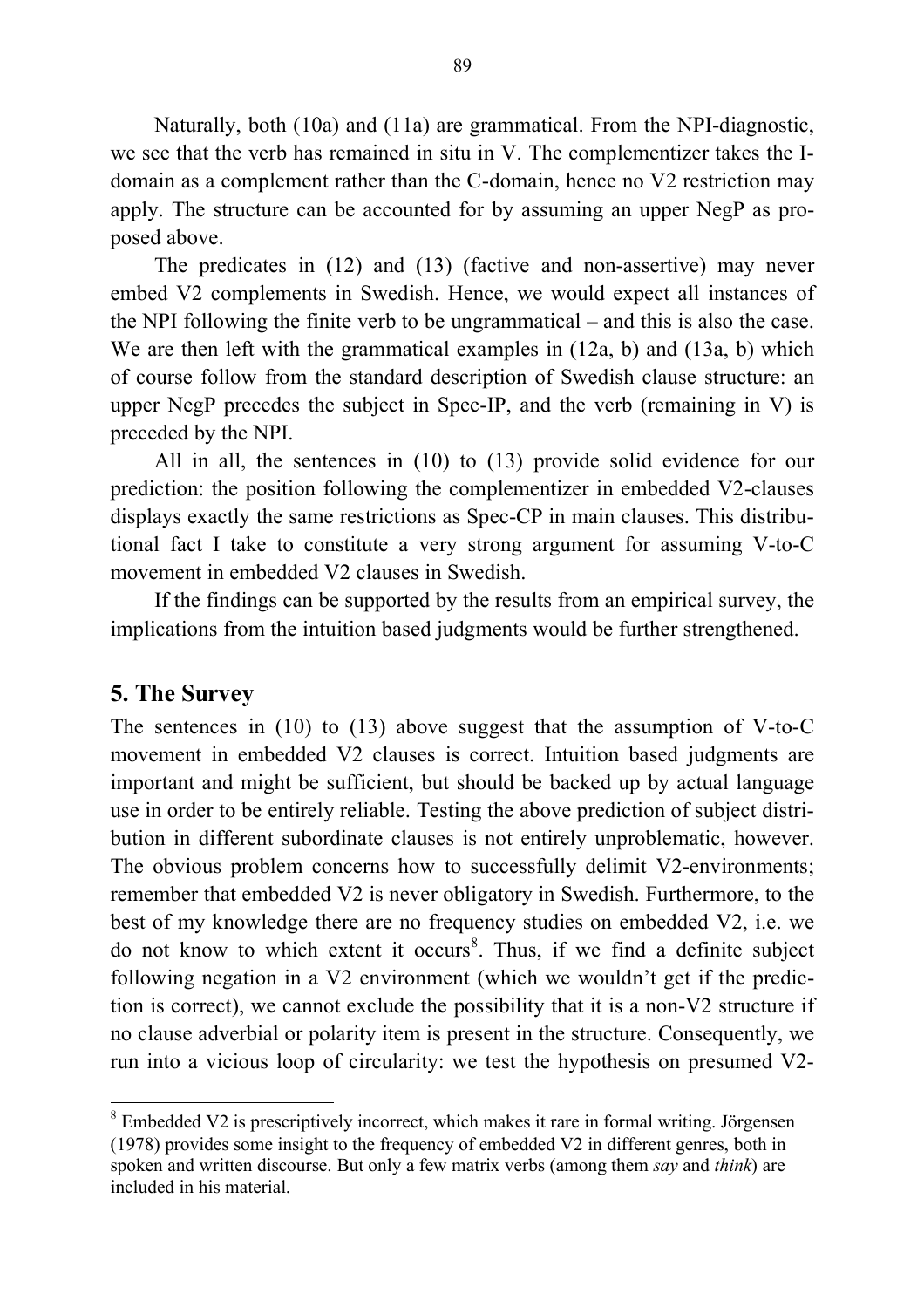sentences (without actually knowing that they are V2), and any obvious counterevidence can be explained by simply saying that the sentence in question is not V2 after all. So before moving any further, let us at least restrict the environments to V2-favourable ones.

# **5.1 V2-environments in Swedish**

Much of the work on embedded V2 has been directed to the licensing problem. i.e. why only certain environments license V2. The details of the analyses differ, and I will only present a very brief overview here. For Andersson (1975), an embedded V2 clause is not semantically subordinated, even though syntactically so. A similar idea is echoed in Julien (2007), in that she argues that an embedded V2 clause is syntactically coded for the same illocutionary force as main clauses. Bentzen et al (2007) see embedded V2 as resulting from the complement clause being the "main point of utterance", following Simons (2007). Common to these analyses is the observation that the embedded proposition must be asserted (in some sense of the term<sup>9</sup>): presupposed or backgrounded propositions will not license embedded V2. This observation in turn goes back to the hugely influential studies by Hooper & Thompson (1973) and Hooper (1975) on the applicability of root transformations in English. Ever since Andersson (1975), a direct correlation has been assumed between root transformations in English and the possibility of embedded V2 in Swedish: the same environments that license root transformations in English will license V2 in Swedish.

As Hooper (1975) points out, one characteristic property of predicates allowing root transformations in English is that they allow a parenthetical reading. This notion originates with Urmson (1952), who distinguished a group of predicates "whose peculiarity is that they can be used either parenthetically in the normal grammatical sense, or else followed by *that,* in either case with an indicative clause" (1952:495). Examples of such verbs are *think, believe, realize* and *afraid* (emphasis mine):

when these verbs are used *in the first person of the present tense*, as is very clear when they occur grammatically in parenthesis, *the assertion proper is contained in the indicative clause with which they are associated, which is implied to be both true and reasonable*. They themselves have not, in such a use, any descriptive sense but rather function as signals guiding the hearer to a proper appreciation

 $9$  The importance of assertivity goes back to Hooper & Thompson (1973). It should be noted, however, that their definition of assertion is different from that of Stalnaker (1978), and closer to Simons' (2007) notion of "main point of utterance". For Hooper & Thompson (1973:473), "The assertion of a sentence may be identified as that part which can be negated or questioned by the usual application of the processes of negation and interrogation".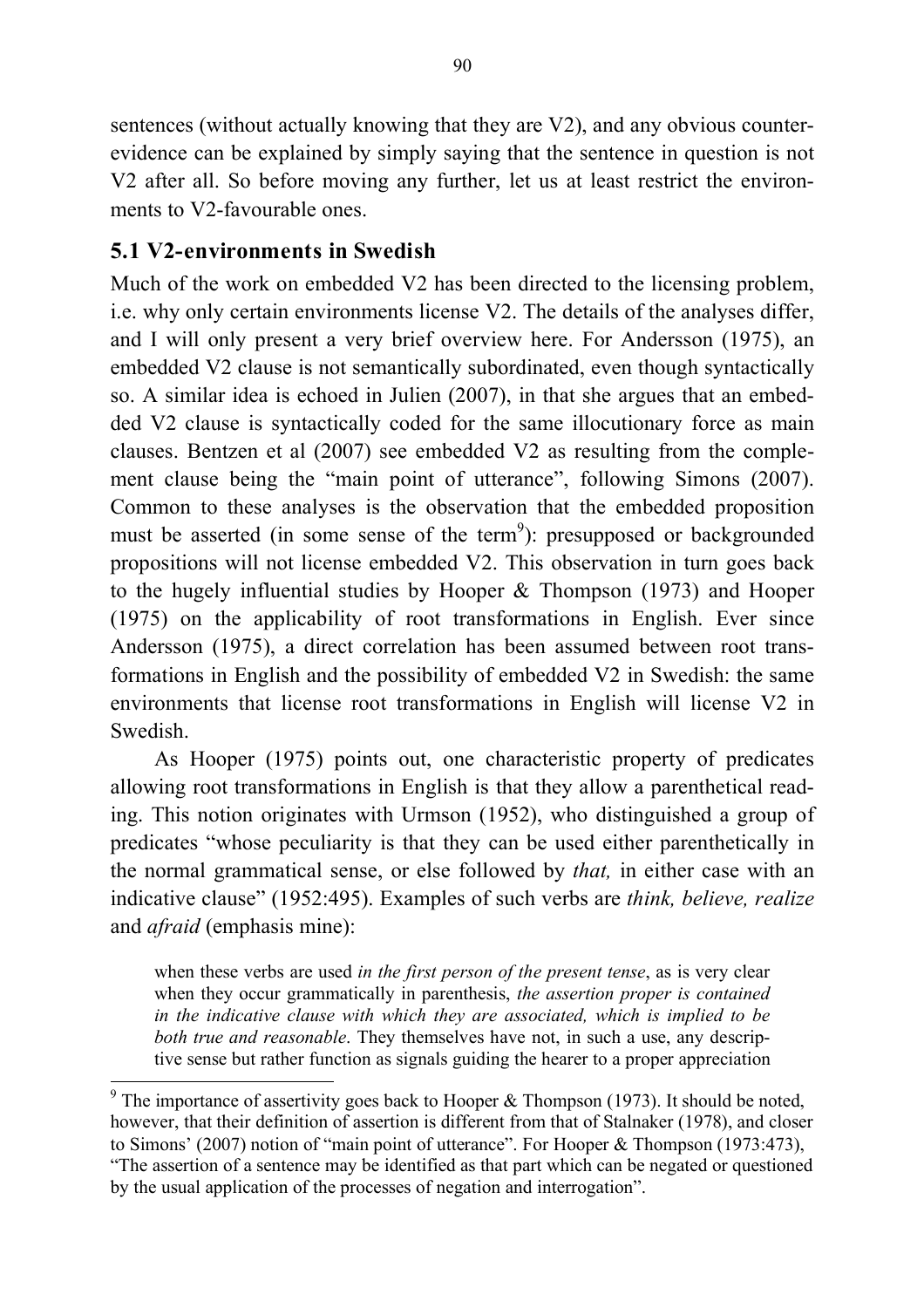of the statement in its context, social, logical, or evidential. (…) They [the parenthetical verbs] help the understanding and assessment of what is said rather than being a part of what is said.

#### (Urmson 1952:495)

As Hooper (1975:94) shows, Urmson's claim is supported by the syntactic behavior of parenthetical verbs: these verbs allow preposing of the complement clause, as opposed to non-parenthetical (factive) predicates such as *forget, regret* and *be sorry*:

- (14) a. He wants to hire a woman, he said
	- b. This war will never end, we concluded
	- c. The winters are very cold here, the guide explained
- (15) a. \*She was a compulsive liar, he forgot
	- b. \*It was difficult to make ends meet, they regretted
	- c. \*Herman has not finished his work, I'm sorry

Only when the main clause is interpreted parenthetically are root transformations in the complement clause possible, and hence also V2 in Swedish. Note that if a parenthetical reading is less accessible  $-$  e.g. if the matrix clause is emphasized – V2 in the complement clause becomes considerably worse.

(16) a. Jag tror att Maria **har** *inte* läst boken I believe that Maria has not read book-the b. ??Jag TROR att Maria **har** *inte* läst boken c. Jag TROR att Maria *inte* **har** läst boken I believe that Maria not has read book-the (17) a. Jag antar att Maria **har** *inte* läst boken I suppose that Maria has not read book-the b. ??Jag ANTAR att Maria **har** *inte* läst boken c. Jag ANTAR att Maria *inte* **har** läst boken I suppose that Maria not has read book-the  $+V<sub>2</sub>$  $-V<sub>2</sub>$  $+V<sub>2</sub>$  $\leftarrow$ -V2

Admittedly, the distinction between parenthetical/non-parenthetical verbs is rather rough, especially considering the fact that all parenthetical verbs allow for non-parenthetical readings. Simons (2007) builds on Urmson's idea, but focuses on the complement itself rather than the embedding predicate. Only when the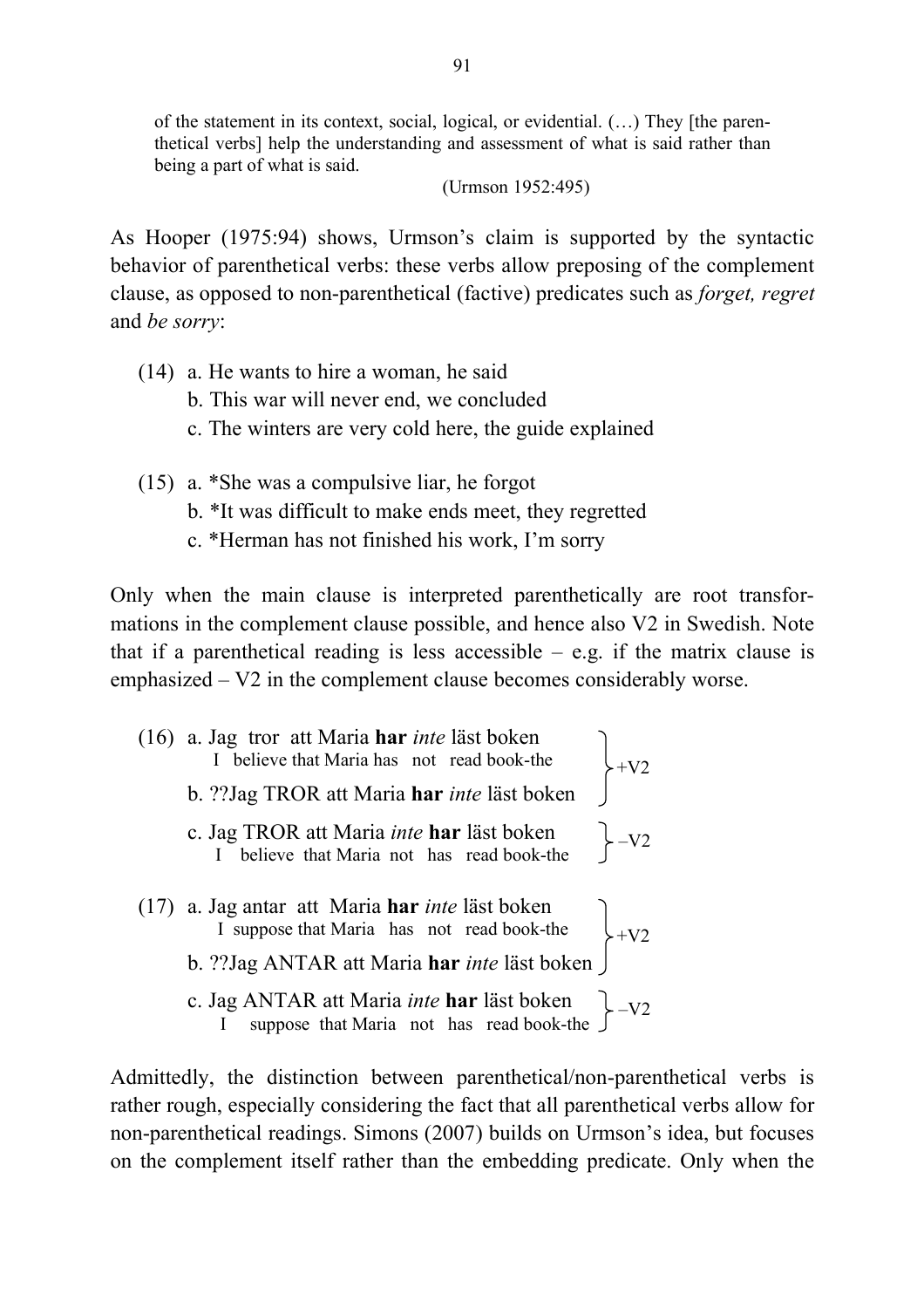embedded proposition contains "the main point of utterance" are V2 and root transformations licensed. In an attempt to avoid the difficulties associated with parenthetical readings, Simons goes on to propose certain tests for distinguishing the main part of the utterance. Unfortunately, there are problems connected with this approach as well, as discussed by Julien (2007).

However, the general tendency can be stated as follows: embedded V2 is sensitive to the semantic status of the proposition. If it is asserted (or constitutes the main part of the utterance) V2 will be licensed. If for some reason the assertive status of the complement clause is weakened, embedded V2 may not apply. This is why we do not find V2 in presupposed complements following factive verbs. Also, embedded V2 is rarely found in clause initial complements (since such propositions often have a presuppositional flavor, see Horn 1986:172-3), or in complements following negated predicates. Other environments disfavoring V2 are questions and complement clauses embedded under another complement clause:

- (18) a. \*Att Bush **kunde** *inte* deltaga rapporterades av Reuters that Bush could not participate was reported by Reuters
	- b. \*Han sa inte att han **kommer** *förmodligen* ikväll he said not that he comes probably tonight
	- c. \*Vet du att han **vill** *inte* komma ikväll? Know you that he wants not (to) come tonight 'Are you sure he doesn't want to come tonight?'
	- d. \*Jag undrar om han sa att han **kommer** *inte* ikväll I wonder if he said that he comes not tonight

## **5.2 Methodology**

I have surveyed the complements of 22 different predicates in Swedish. 13 of these are known to allow embedded V2 and may be used parenthetically. The remaining predicates are observed to disallow parenthetical readings or embedded V2 in their complements. The material is taken from Internet using Google. This was really a necessity, since no available language corpora proved big enough for any significant result. Even with Google, I only found a handful of examples for some predicates. For this reason, it was impossible to restrict the survey to sentences with an overt clause adverbial/polarity item marking the IP/VP boundary as in sentences (10) to (13) above. Predicates with less than five occurrences have been left out of the study.

In an attempt to eliminate all environments known to disfavor V2, I only surveyed predicates in the first person present tense (in accordance with Urm-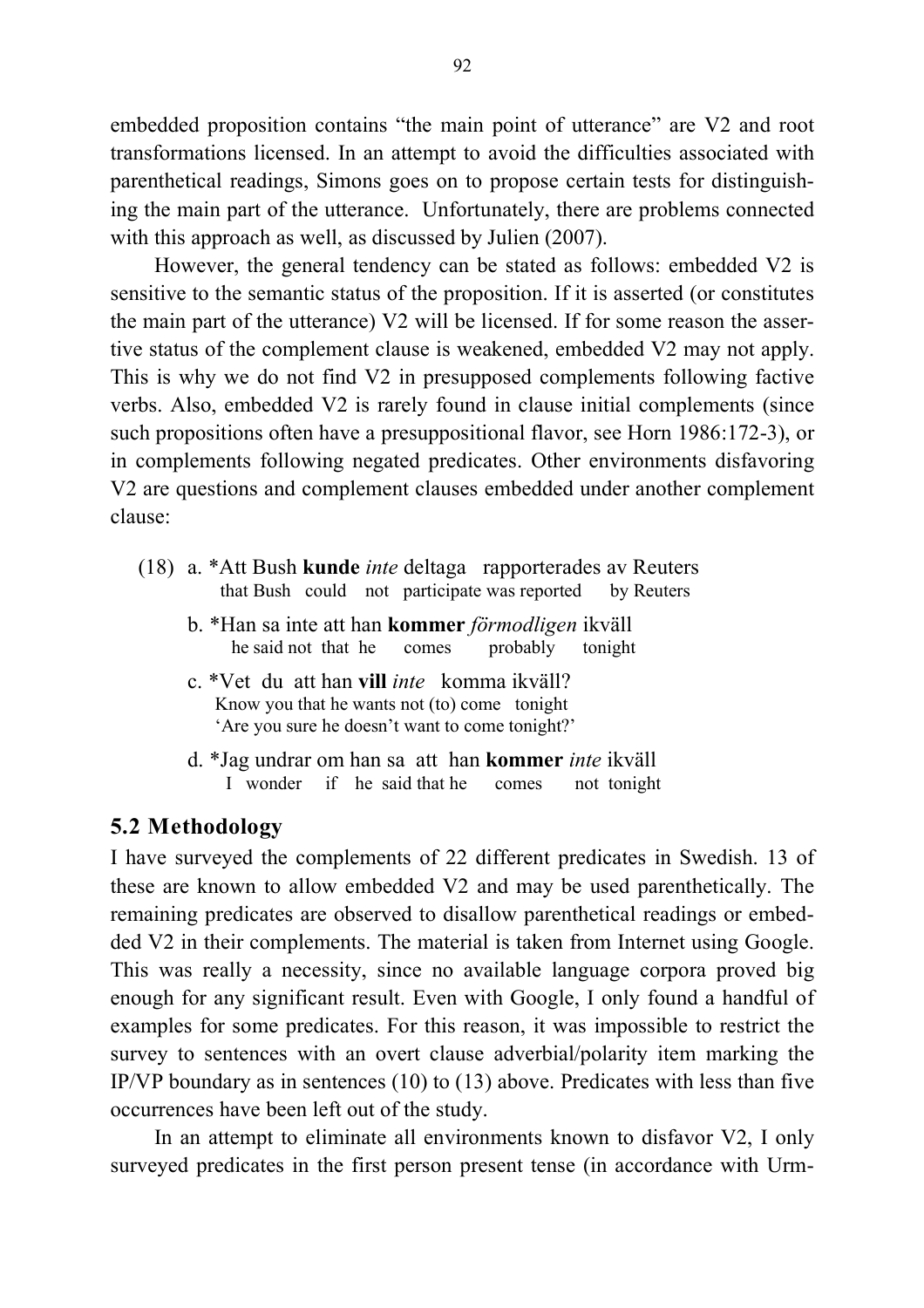son's notion of parentheticals). The following principles guided the excerpting process:

- For each predicate, I searched the string "subj.1p + verb.pres + comp + neg", e.g. *jag tror att inte* ('I think that not').
- Only complement clauses containing a finite verb were included, since auxiliary deletion is a well-known property of standard subordinate clauses in Swedish.
- The subordinating predicate had to be part of a main clause, i.e. not embedded in other clauses (see 18d) above).
- Both direct and indirect questions were omitted.

In the following section, the results from the survey are presented.

# **5.3 Results**

The fact that embedded V2 never is obligatory in Swedish complement clauses severely complicates our understanding of the results. That is, we cannot expect an exact correlation in accordance with the prediction: a certain number of definite subjects following negation may occur even in complements to parenthetical verbs (i.e. when they are not used/interpreted parenthetically, see the discussion above). Hence, the occurrence of negated definite subjects in V2-environments does not in itself falsify the hypothesis. But if the number of negated definite subjects is significantly higher in non-V2 environments, it will constitute support for the intuition based judgments presented above.

Let us now consider the parenthetical predicates (in the first person present tense), all known to allow embedded V2. Note that table 1 contains the three distinct groups noted to allow root transformations in English: strong and weak assertives and semi-factives. If our prediction is correct, we would assume few definite subjects following negation (in the post-complementizer position). But as is evident from table 1, the predicates display rather big differences: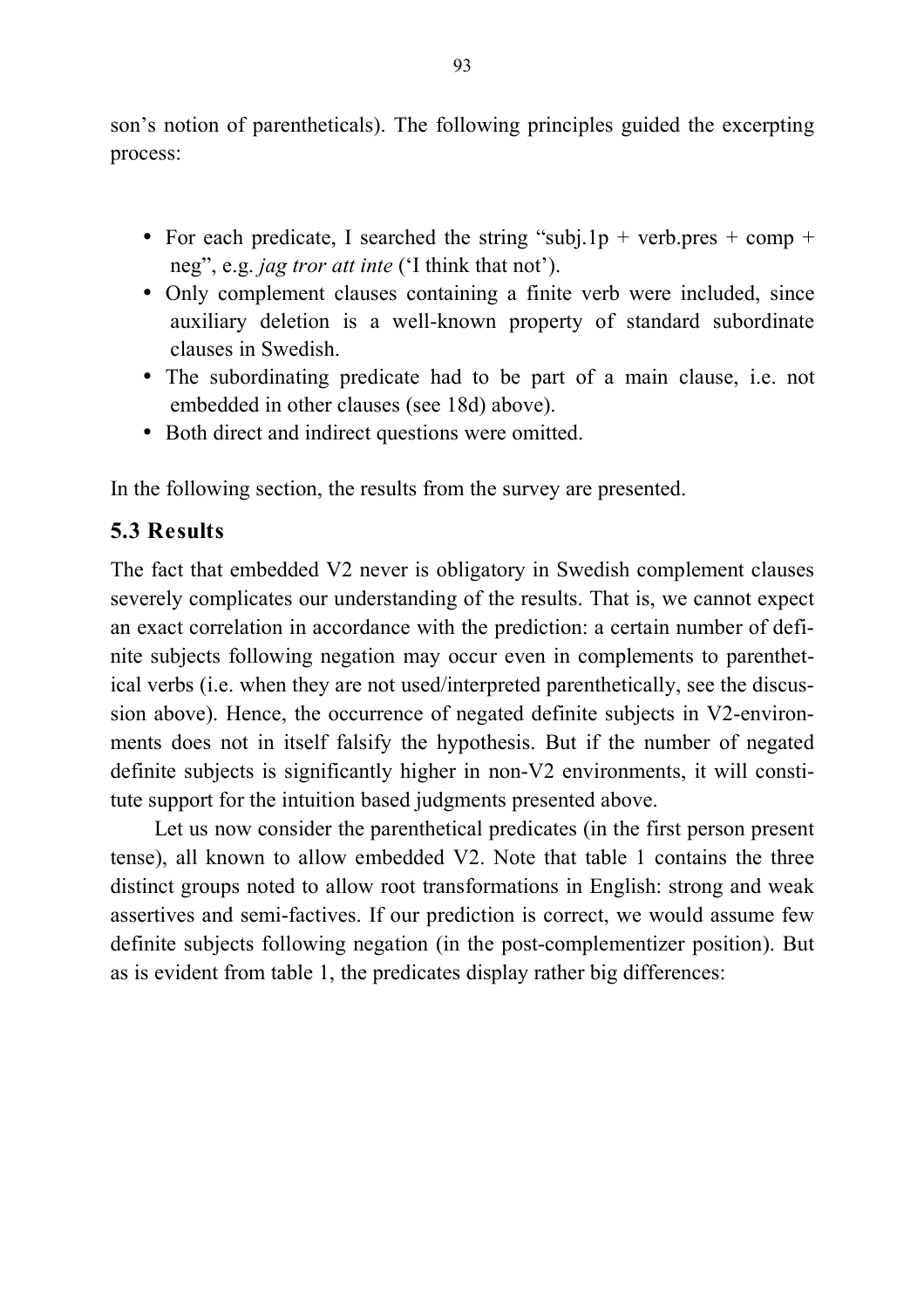| Predicate                           | <b>Definite NPs</b> Total |     | $%$ def. NP |
|-------------------------------------|---------------------------|-----|-------------|
| <i>Rädd att</i> (afraid')           | 3                         | 10  | 30          |
| <i>Hävda att</i> (claim')           |                           | 5   |             |
| Mena att (mean')                    |                           | 15  | 7           |
| <i>Anta</i> (presume)               | 6                         | 25  | 24          |
| Säker på att (sure of)              | 3                         | 23  | 13          |
| $Tycka$ (think')                    | 6                         | 14  | 43          |
| <i>Tro</i> (believe')               | 10                        | 25  | 40          |
| Gissa (guess <sup>'</sup> )         | 5                         | 25  | 20          |
| <i>Förmoda</i> (assume')            |                           | 7   | 14          |
| <i>Förstå</i> (understand')         | 3                         | 25  | 12          |
| <i>Tänka sig</i> ( imagine')        | 5                         | 25  | 20          |
| $Se$ (see')                         |                           | 7   |             |
| <i>Inse</i> (realize <sup>*</sup> ) |                           | 21  | 5           |
| <b>Total</b>                        | 44                        | 227 | 19          |

*Table 1: Parentheticals*

For both *tro* ('believe') and *tycka* ('think') the numbers are unexpectedly high, 40% and 43% respectively. However, these numbers correlate quite well with Jörgensen's (1976:71) findings: according to his survey, 52% of subordinated clauses following *tro* and 69% of complements following *tycka* take embedded V2. The predicates *rädd* ('afraid') and to a lesser extent *anta* ('presume') also show rather high numbers of definite subjects following negation: 30% and 24% respectively. But since the hits for each predicate are quite few, the total amount of definite subjects following negation may give a better overview: 44 of a total of 227 subjects were definite following negation, or 19%. Omitting *tro* and *believe* the total is 15% (28/188).

Even though the results from this survey do not uniformly conform to the prediction, it should be noted that the numbers should reflect each predicate's tendency to take embedded V2. If this assumption is correct, *mena* ('mean') is more likely to take V2 complements than *tycka* ('think'), since the number of definite subjects is fewer.

Let us now turn our attention to the non-parenthetical verbs (in Hooper  $\&$ Thompson 1973 distinguished as factives and non-assertives). These predicates are well-known to disallow V2 in their complements. Consequently, we should expect no limitation of the kind of subject that follows negation. The results are presented in table 2 below: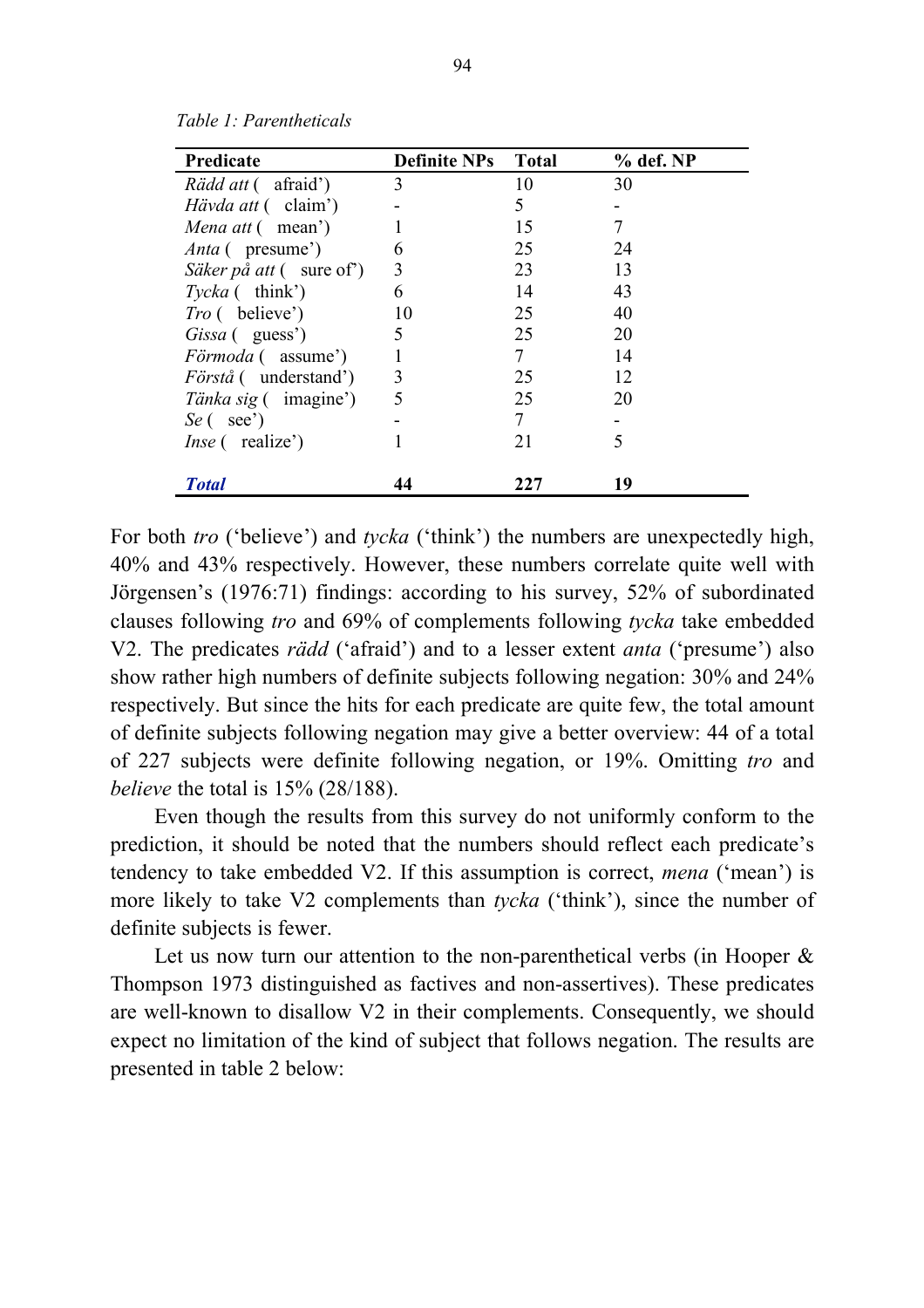| Predicate                           | <b>Definite NPs</b> | <b>Total</b> | $%$ def. NP |
|-------------------------------------|---------------------|--------------|-------------|
| <i>Angra</i> (regret)               | 9                   |              | 100         |
| <i>Vara glad</i> (be glad')         | 23                  | 25           | 92          |
| Vara ledsen (be sorry')             | 13                  | 15           | 87          |
| <i>Beklaga</i> (regret')            | 12                  | 24           | 50          |
| <i>Förvånad över</i> (surprised')   | 17                  | 24           | 71          |
| Vara möjligt (be possible')         | 12                  | 25           | 48          |
| <i>Vara konstigt</i> (be strange')  | 16                  | 25           | 64          |
| <i>Vara underligt</i> (be strange') | 12                  | 18           | 66          |
| <b>Total</b>                        | 130                 | 190          | 68          |

*Table 2: Non-parentheticals*

By comparing the numbers in table 1 and 2, we may distinguish an obvious difference: every single predicate in table 2 has a higher percentage of definite subjects following negation than any predicate in table 1. For some predicates the percentage of definite subjects is very high: *ångra* ('regret') 100%, *vara glad* ('be happy') 92% and *vara ledsen* ('be sorry') 87%. In sum, 130 negated subjects out of 190 were definite, or 68% - that is 49 percentage units higher than for the parenthetical predicates.

The findings of this quantificational study may not seem entirely convincing in itself. However, taken together with the intuition based judgments in the previous section, it clearly points to a difference between parenthetical and nonparenthetical verbs which is in line with the prediction of subject distribution sketched above. The fact that negated definite subjects are less likely to occur in complements following parenthetical verbs is important: there is no obvious reason for this distributional restriction if do not assume V-to-C movement.

#### **6 Conclusion**

In this paper, I have argued that embedded V2-clauses unambiguously display V-to-C movement in Swedish. The observed distributional facts provide strong arguments for this assumption. Since embedded V2 clauses display the exact same restriction we find in the Spec-CP of main clauses, we have a solid argument for assuming that the position following the complementizer in embedded V2 clauses is not any random A'-position but Spec-CP. The claims are supported by both intuition based judgments and the results from a corpus survey. I have argued that the position following the complementizer can be used in distinguishing between V2 and non-V2 complements in Swedish, and thus presented a new tool for analysing the different structures.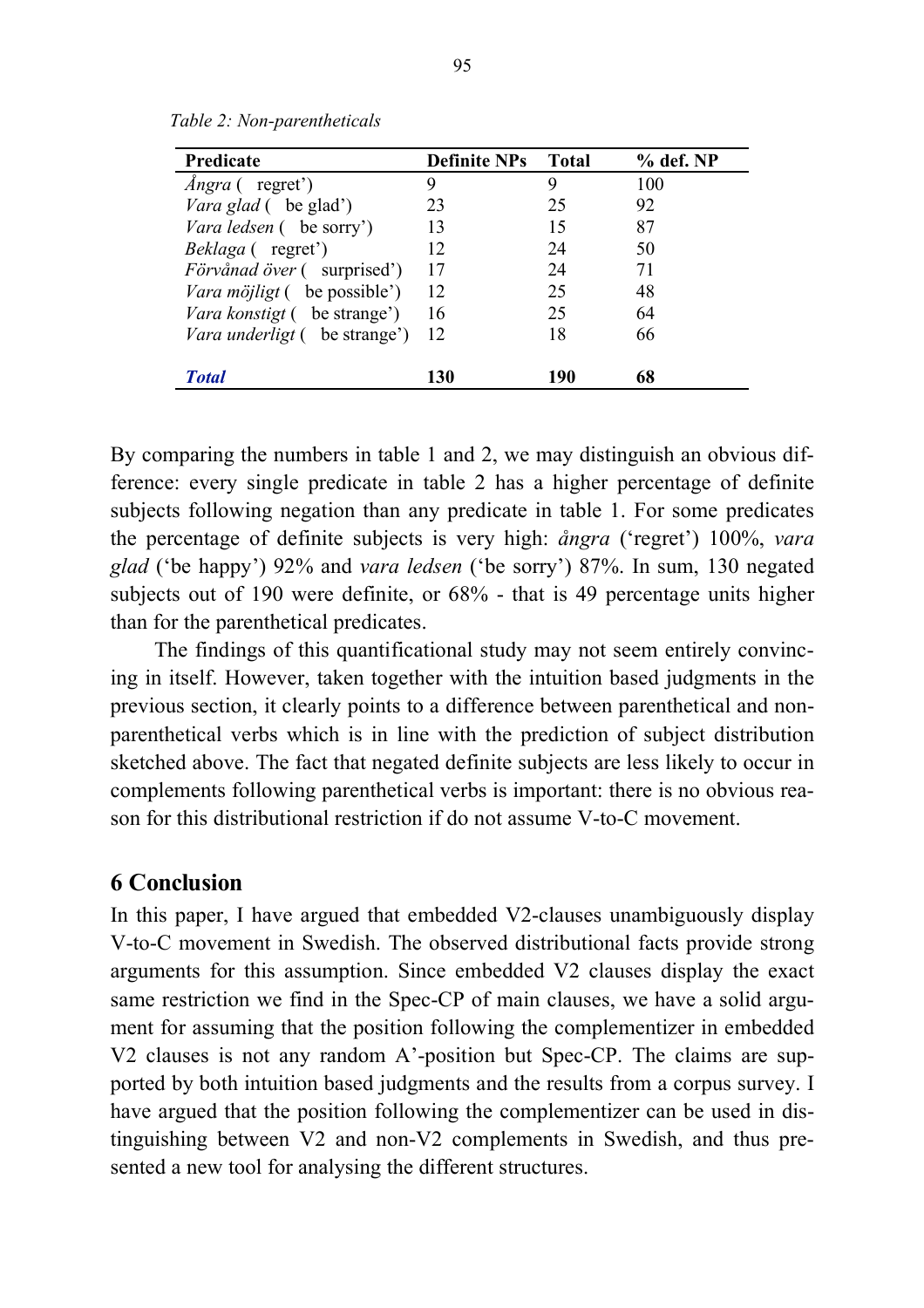#### **References**

- Andersson, Lars-Gunnar. 1975: *Form and Function of Subordinate Clauses*. PhD-dissertation, University of Gothenburg.
- Bentzen, Christine, Gunnar Hrafn Hrafnbjargarson, Þorbjörg Hróarsdóttir, Anna-Lena Wiklund. 2007. "The Tromsø Guide to the Force behind V2". In: *Working Papers in Scandinavian Syntax* 79, pp. 93-118. Lund University.
- Brandtler, Johan. 2006: "On Aristotle and Baldness Topic, Reference, Presupposition of Existence, and Negation". In: *Working Papers in Scandinavian Syntax* 77, 177-204. Lund University.
- De Cuba, Carlos. 2007. *On (Non)Factivity, Clausal Complementation and the CP-field*. PhD-dissertation, Stony Brook University.
- Holmberg, Anders & Christer Platzack. 2005. "The Scandinavian Languages". In: Cinque, Guglielmo & Richard S. Kayne (eds.) *Comparative Syntax*, 420-458. Oxford: Oxford UP
- Hooper Joan & Thompson, Sandra, 1973: "On the Applicability of Root Transformations". In: *Linguistic Inquiry* 4:465–497.
- Hooper, Joan. 1975: "On Assertive Predicates". In: Kimball, John P. (Ed.), *Syntax and Semantics* Volume 4, 91-124.
- Horn, Laurence R. 1986. "Presupposition, Theme and Variations". In Farley, A.M. et al (eds): *Papers from the Parasession on Pragmatics and Grammatical Theory*, 168-192. Chicago: Chicago Linguistics Society
- Julien, Marit. 2007: "Embedded V2 in Norwegian and Swedish". In: *Working Papers in Scandinavian Syntax* 80. Lund University.
- Jörgensen, Nils. 1978. *Underordnade satser och fraser i talad svenska*. *Funktion och byggnad.* Lundastudier i nordisk språkvetenskap C10. Lund.
- Platzack, Christer. 1986. "The Position of the Finite Verb in Swedish". In: Heider, Hubert & Martin Prinzhorn (eds.): *Verb Second Phenomena in Germanic Languages*. Dordrecht: Foris Publications
- Platzack, Christer. 1998. *Svenskans inre grammatik – det minimalistiska programmet*. Lund: Studentlitteratur.
- Platzack, Christer. 2006. *Den mänskliga språkförmågan och svenskans inre grammatik. En introduktion till modern generativ grammatik*. Ms. Centre for languages and literature, Lund University.
- Pollock, Jean-Yves. 1989. "Verb movement, UG, and the structure of IP. *Linguistic Inquiry* 20:365-424
- Reinholtz, Charlotte. 1989. "V-2 in Mainland Scandinavian: Finite Verb Movement to Agr". In: *Working. Papers in Scandinavian Syntax* 44, 101-